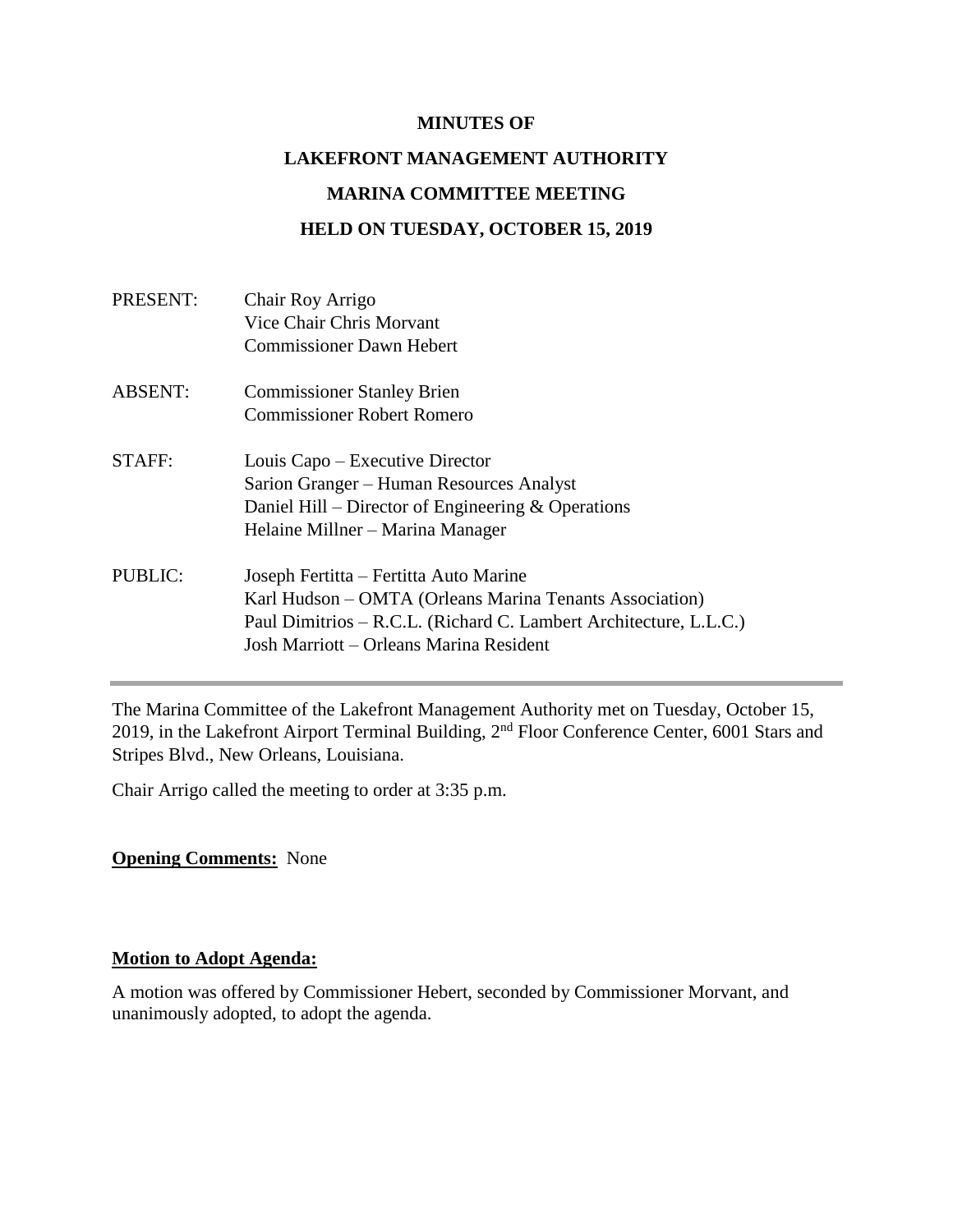## **Motion to Approve Minutes:**

A motion was offered by Commissioner Hebert, seconded by Commissioner Morvant, and unanimously adopted, to approve the minutes of September 17, 2019.

## **Director's Report:**

Louis Capo, Executive Director, deferred his comments until the Committee's discussion of the agenda items.

## **Public Comments:**

• Karl Hudson, Orleans Marina Tenants Association, requested an update regarding the paperwork to remove four abandoned boats from the New Basin Canal. Louis Capo, Executive Director, stated that he will meet with Helaine Millner, Marina Manager, to discuss the paperwork.

Mr. Hudson stated that the lights aren't working along Pier 1 and he believes it's a safety issue. Daniel Hill, Director of Engineering & Operations, stated that solar lights were ordered and will be installed along Pier 1.

### **Old Business:**

### 1) **Status of the roof replacement for the covered boat slips at South Shore Harbor:**

Daniel Hill, Director of Engineering & Operations, reported that the project is on schedule and approximately 50% complete.

Chair Arrigo reported that the new pedestal is installed and working properly.

### 2) **Status update on Marina issues:**

Louis Capo, Executive Director, stated that the contract to remove the four abandoned boats from the New Basin Canal will be signed soon.

Chair Arrigo requested an update on the Bulkhead and the sinkholes in the Orleans Marina. Daniel Hill, Director of Engineering & Operations, reported that the condition of the Bulkhead has worsen and more sinkholes have appeared. Commissioner Morvant suggested that an underwater inspection of the Bulkhead should be performed. Josh Marriott, Orleans Marina Resident, asked if the failing Bulkhead was due to a storm drain issue. Chair Arrigo responded that he believes it is a water main issue. Mr. Hill